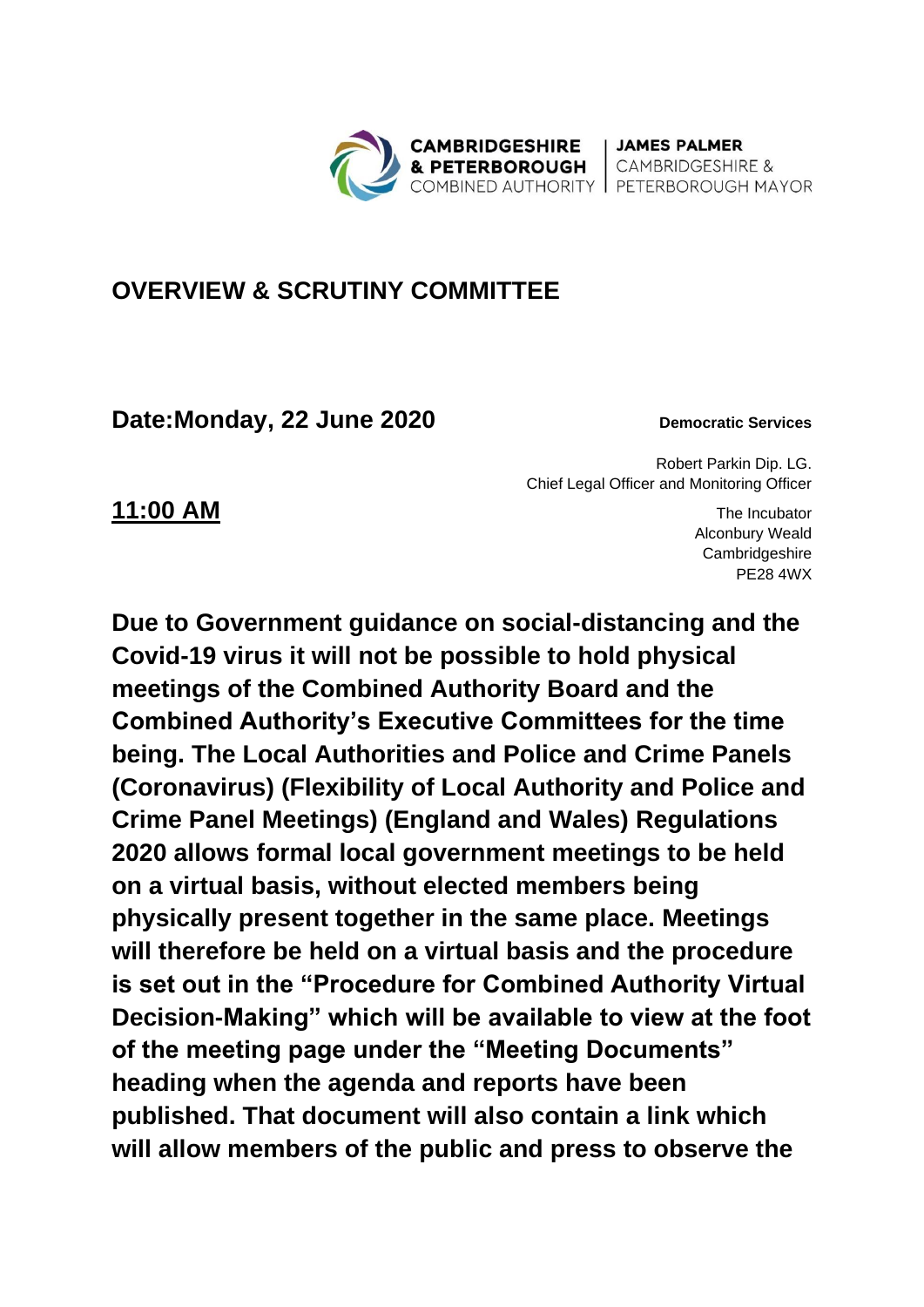# **virtual meetings. [Venue Address]**

# **AGENDA**

# **Open to Public and Press**

### **1 Apologies for Absence**

# **2 Confirmation of Membership of the Overview & Scrutiny Committee for Municipal Year 2020/21**

#### **3 Declarations of Interest**

At this point Members must declare whether they have a disclosable pecuniary interest, or other interest, in any of the items on the agenda, unless it is already entered in the register of members' interests.

## **4 Minutes of the Previous Meeting**

To approve the minutes of the meeting held on 24 February 2020.

#### **O&S Minutes 290520 5 - 10**

### **5 Public Questions**

Arrangements for public questions can be viewed in Chapter 5, Paragraphs 18 to 18.16 of the Constitution which can be viewed here - [Cambridgeshire and Peterborough Combined Authority: Constitution](https://cambridgeshirepeterborough-ca.gov.uk/assets/Uploads/Constitution-2019-10-24.pdf) 

# **6 Co-option of an Independent Member from a Constituent Authority**

To consider the co-option of an Independent member (and substitute) from a Constituent Authority **Co-option of an Independent Member 11 - 12**

### **7 Lead Member Appointment**

To consider a Lead Member to shadow the Business Board

### **8 Overview and Scrutiny Work Programme**

i) To receive work programme recommendations from the Lead **Members** 

ii) To comment on the status of the current Work Programme

### **Work Programme Report 13 - 18**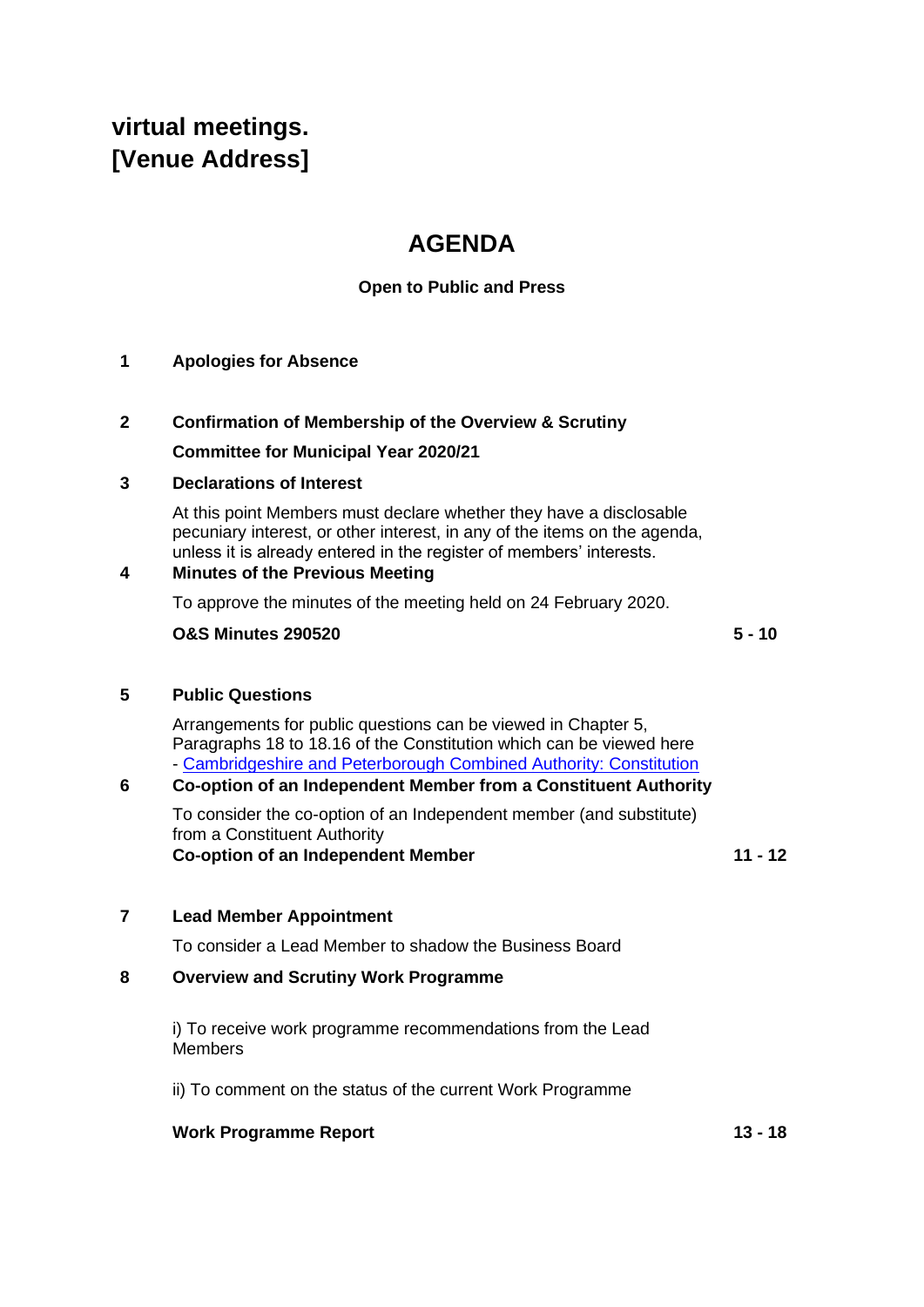#### **9 CPCA Project Register**

To receive, for information, an updated project register.

#### **CPCA Project Register UPdate 19 - 24**

#### **10 Combined Authority Forward Plan**

Members allocated to monitor the activities of the Combined Authority to provide a verbal update to the committee on any areas of interest. **Forward Plan - June 2020 25 - 38**

#### **11 Date of next meeting:**

Monday, 27 July at 11.00 a.m. via the Zoom platform

The Overview & Scrutiny Committee comprises the following members:

Councillor Grenville Chamberlain

Councillor Andy Coles

Councillor David Connor

Councillor Doug Dew

Councillor Lorna Dupre

Councillor Markus Gehring

Councillor Anne Hay

Councillor Pippa Heylings

Councillor Patricia Ann Jordan

Councillor Alex Miscandlon

Councillor Ed Murphy

Councillor Kevin Price

Councillor Jocelynne Scutt

Councillor Alan Sharp